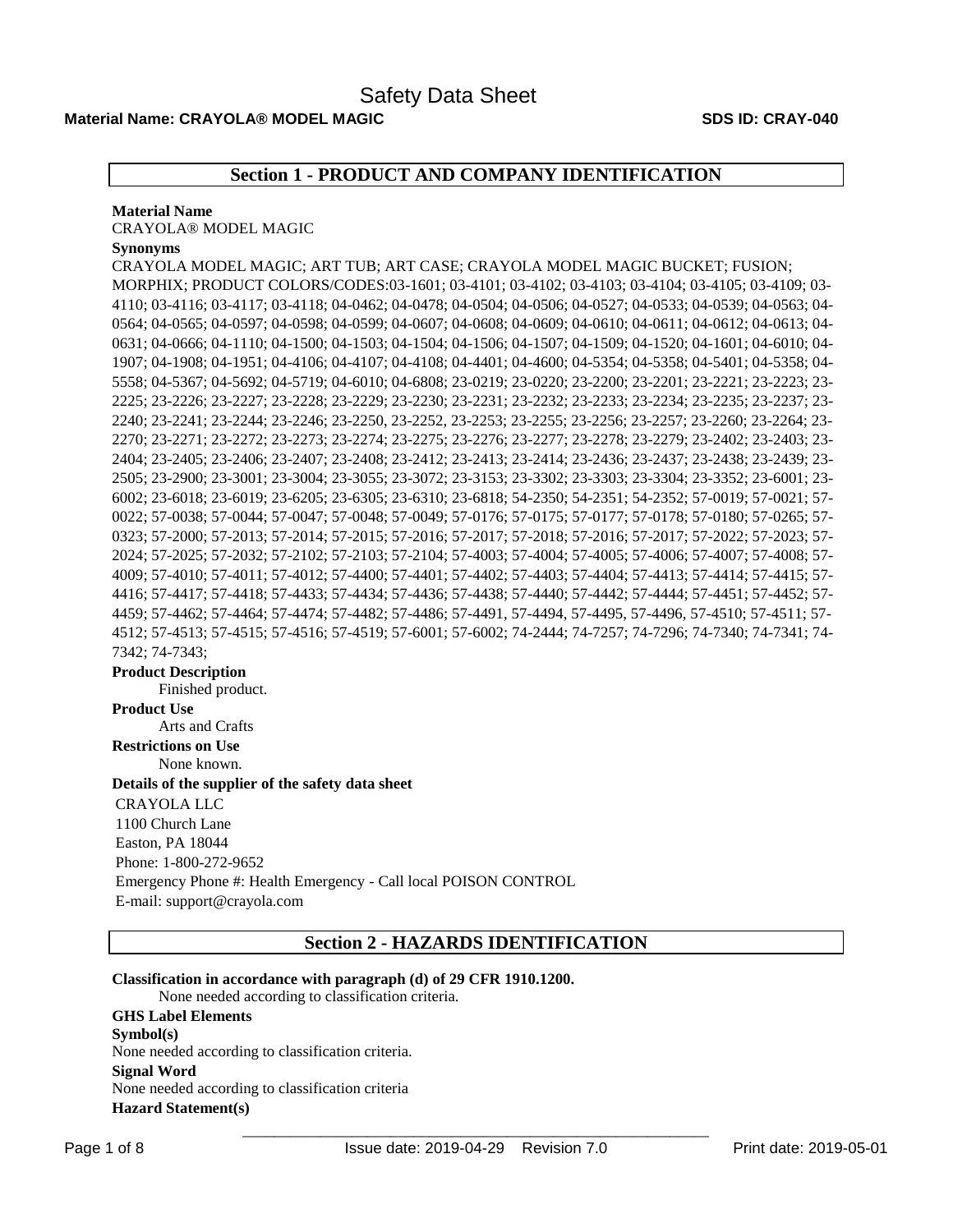# **Material Name: CRAYOLA® MODEL MAGIC SDS ID: CRAY-040**

None needed according to classification criteria.

# **Precautionary Statement(s)**

#### **Prevention**

None needed according to classification criteria.

## **Response**

None needed according to classification criteria.

### **Storage**

None needed according to classification criteria.

#### **Disposal**

Dispose in accordance with all applicable federal, state/regional and local laws and regulations.

#### **Other Hazards**

None known.

# **Section 3 - COMPOSITION / INFORMATION ON INGREDIENTS**

| <b>CAS</b>    | <b>Component Name</b>                                                                                                                                                                                                    | <b>Percent</b> |
|---------------|--------------------------------------------------------------------------------------------------------------------------------------------------------------------------------------------------------------------------|----------------|
| Not available | Product has been certified as nontoxic by the Art $\&$<br>Creative Materials Institute, Inc. and conforms to ASM<br>D 4236 standard practice for labeling art materials for<br>acute and chronic adverse health hazards. | 100            |

# **Component Related Regulatory Information**

The chemical identity and/or percentage of composition is being withheld as a trade secret.

# **Section 4 - FIRST AID MEASURES**

#### **Inhalation**

It is unlikely that emergency treatment will be required. Remove from exposure. Get medical attention, if needed.

#### **Skin**

It is unlikely that emergency treatment will be required. If adverse effects occur, wash with soap or mild detergent and large amounts of water. Get medical attention, if needed.

#### **Eyes**

It is unlikely that emergency treatment will be required. Flush eyes with plenty of water for at least 15 minutes. If eye irritation persists: Get medical advice/attention.

# **Ingestion**

Contact local poison control center or physician immediately.

#### **Most Important Symptoms/Effects**

# **Acute**

No information on significant adverse effects.

#### **Delayed**

No information on significant adverse effects.

# **Indication of any immediate medical attention and special treatment needed**

Treat symptomatically and supportively.

# **Section 5 - FIRE FIGHTING MEASURES**

# **Extinguishing Media**

# **Suitable Extinguishing Media**

Water carbon dioxide, regular dry chemical, regular foam,

**Unsuitable Extinguishing Media**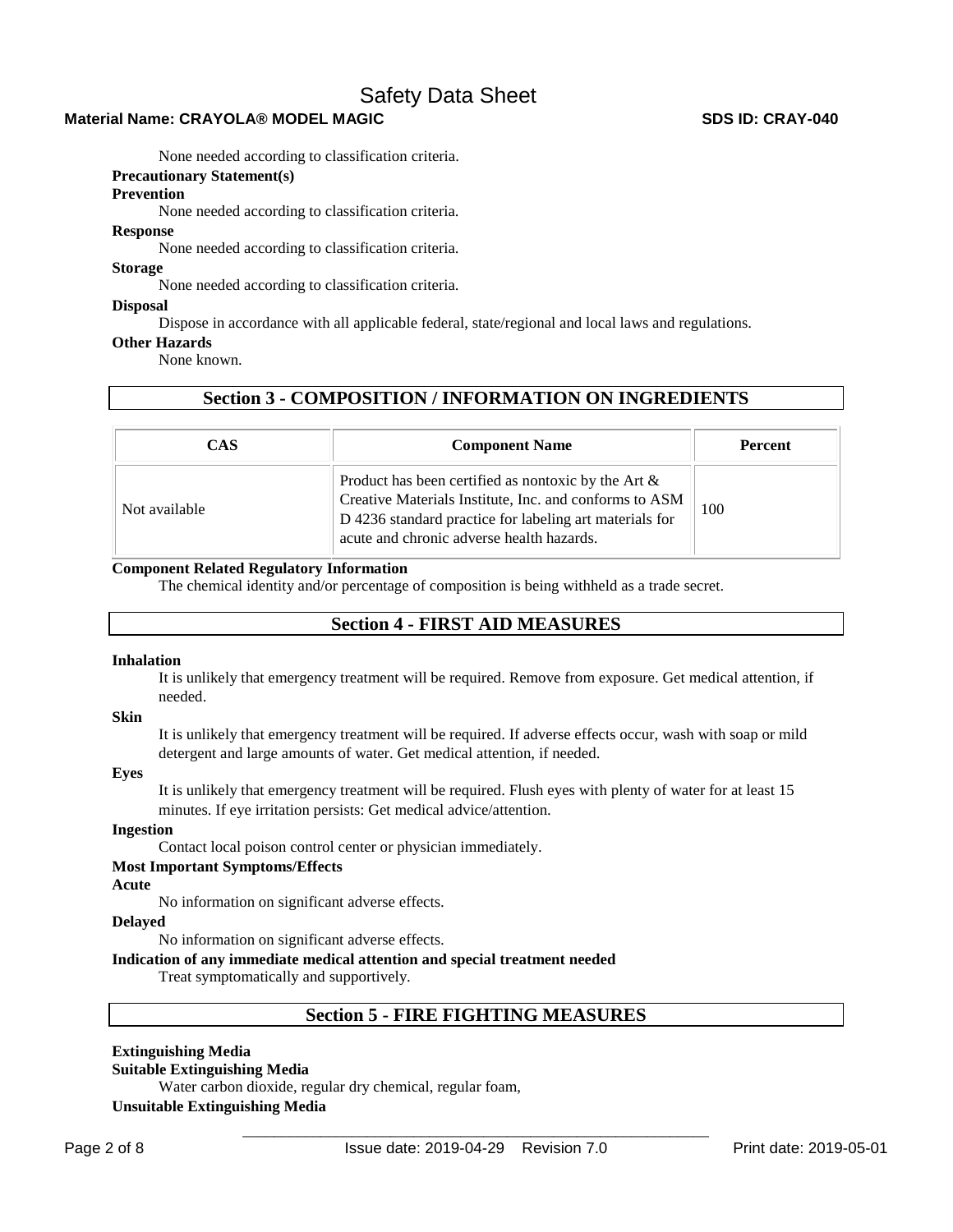## **Material Name: CRAYOLA® MODEL MAGIC SDS ID: CRAY-040**

None known.

**Hazardous Combustion Products** 

Oxides of carbon

**Advice for firefighters** 

Slight fire hazard.

# **Fire Fighting Measures**

Move container from fire area if it can be done without risk. Avoid inhalation of material or combustion byproducts. Stay upwind and keep out of low areas.

### **Special Protective Equipment and Precautions for Firefighters**

Wear protective clothing and equipment suitable for the surrounding fire.

# **Section 6 - ACCIDENTAL RELEASE MEASURES**

#### **Personal Precautions, Protective Equipment and Emergency Procedures**

None.

#### **Methods and Materials for Containment and Cleaning Up**

Stop leak if possible without personal risk. Collect spilled material in appropriate container for disposal.

# **Section 7 - HANDLING AND STORAGE**

#### **Precautions for Safe Handling**

Wash thoroughly after handling. Use methods to minimize dust.

# **Conditions for Safe Storage, Including any Incompatibilities**

None needed according to classification criteria.

Store and handle in accordance with all current regulations and standards. See original container for storage recommendations. Keep separated from incompatible substances.

#### **Incompatible Materials**

oxidizing materials

# **Section 8 - EXPOSURE CONTROLS / PERSONAL PROTECTION**

#### **Component Exposure Limits**

The following constituents are the only constituents of the product which have a PEL, TLV or other recommended exposure limit. At this time, the other constituents have no known exposure limits.

#### **ACGIH - Threshold Limit Values - Biological Exposure Indices (BEI)**

There are no biological limit values for any of this product's components.

#### **Engineering Controls**

Based on available information, additional ventilation is not required.

#### **Individual Protection Measures, such as Personal Protective Equipment**

#### **Eye/face protection**

Eye protection not required under normal conditions.

#### **Skin Protection**

Protective clothing is not required under normal conditions.

#### **Respiratory Protection**

No respirator is required under normal conditions of use. Under conditions of frequent use or heavy exposure, respiratory protection may be needed.

# **Glove Recommendations**

Protective gloves are not required under normal conditions.

# **Section 9 - PHYSICAL AND CHEMICAL PROPERTIES**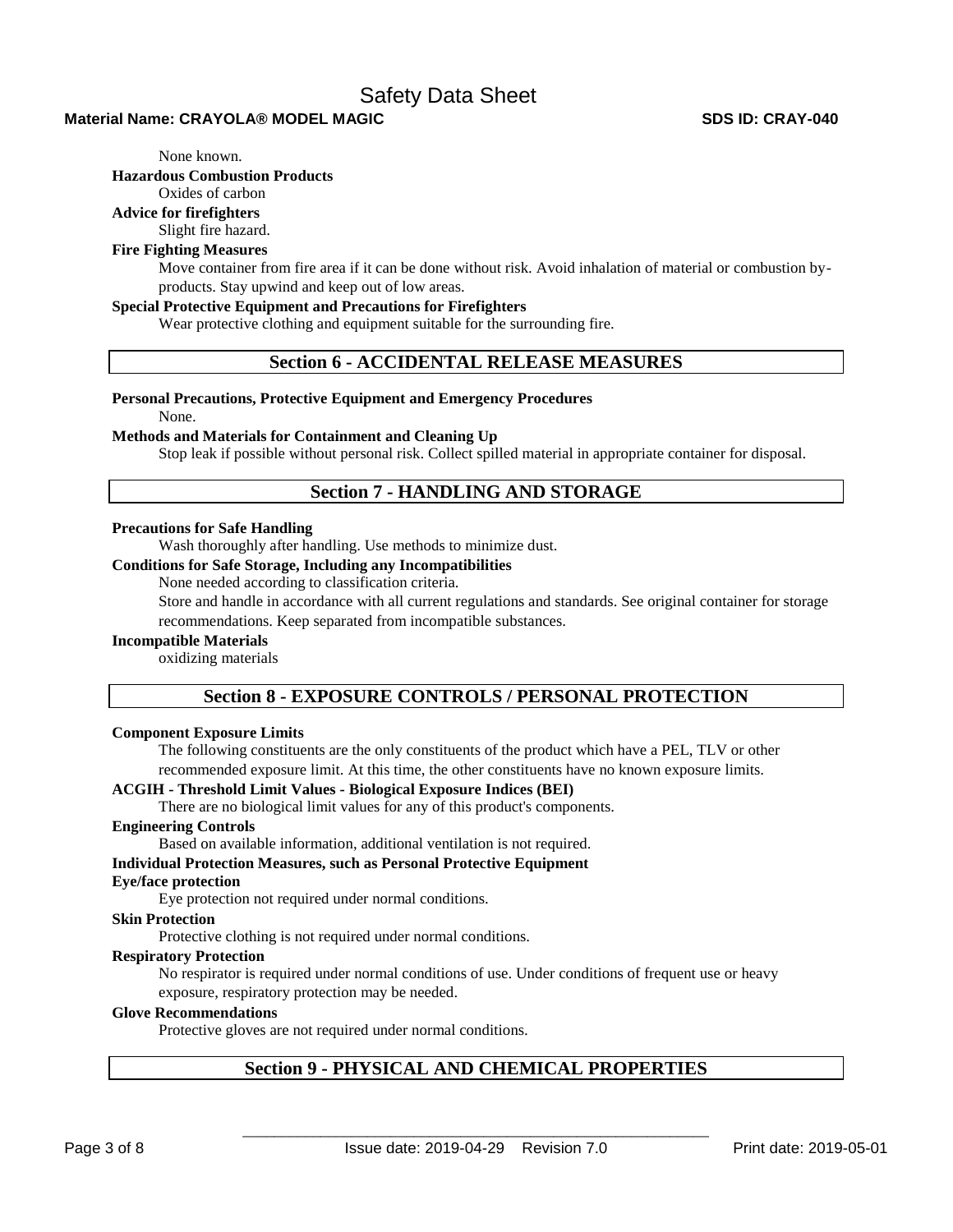# **Material Name: CRAYOLA® MODEL MAGIC SDS ID: CRAY-040 SDS ID: CRAY-040**

| <b>Appearance</b>                         | fluffy solid<br>compound | <b>Physical State</b>                             | solid                   |
|-------------------------------------------|--------------------------|---------------------------------------------------|-------------------------|
| Odor                                      | glue like                | Color                                             | various<br>colors       |
| <b>Odor Threshold</b>                     | (Slight)                 | pH                                                | $6.5 - 7.2$             |
| <b>Melting Point</b>                      | Not available            | <b>Boiling Point</b>                              | <b>Not</b><br>available |
| <b>Boiling Point Range</b>                | Not available            | <b>Freezing point</b>                             | <b>Not</b><br>available |
| <b>Evaporation Rate</b>                   | Not available            | Flammability (solid, gas)                         | <b>Not</b><br>available |
| <b>Autoignition</b><br><b>Temperature</b> | Not available            | <b>Flash Point</b>                                | <b>Not</b><br>available |
| <b>Lower Explosive</b><br>Limit           | Not available            | <b>Decomposition temperature</b>                  | <b>Not</b><br>available |
| <b>Upper Explosive</b><br>Limit           | Not available            | <b>Vapor Pressure</b>                             | <b>Not</b><br>available |
| <b>Vapor Density (air=1)</b>              | Not available            | <b>Specific Gravity (water=1)</b>                 | $0.36 - 0.5$            |
| <b>Water Solubility</b>                   | (partially soluble<br>∖  | <b>Partition coefficient: n-</b><br>octanol/water | <b>Not</b><br>available |
| <b>Viscosity</b>                          | Not available            | <b>Kinematic viscosity</b>                        | <b>Not</b><br>available |
| <b>Solubility (Other)</b>                 | Not available            | <b>Density</b>                                    | $0.4$ g/cm3             |
| <b>Physical Form</b>                      | solid                    | <b>Molecular Weight</b>                           | <b>Not</b><br>available |

# **Section 10 - STABILITY AND REACTIVITY**

# **Reactivity**  No hazard expected. **Chemical Stability** Stable at normal temperatures and pressure. **Possibility of Hazardous Reactions** Will not polymerize. **Conditions to Avoid** None reported. **Incompatible Materials** oxidizing materials **Hazardous decomposition products**  Oxides of carbon **Thermal decomposition products**  Oxides of carbon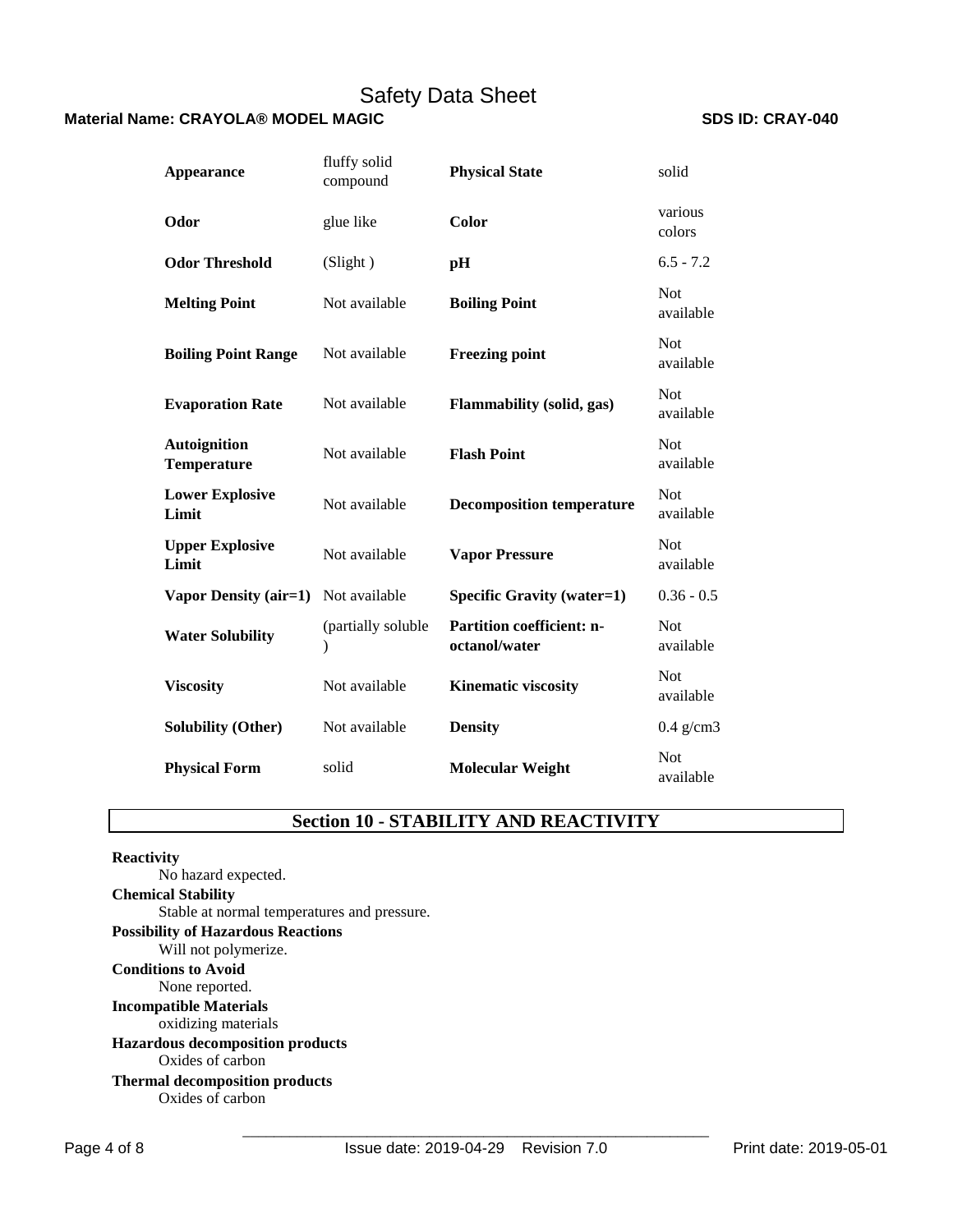# **Material Name: CRAYOLA® MODEL MAGIC SDS ID: CRAY-040 SDS ID: CRAY-040**

| <b>Section 11 - TOXICOLOGICAL INFORMATION</b>                                                             |
|-----------------------------------------------------------------------------------------------------------|
| <b>Information on Likely Routes of Exposure</b>                                                           |
| <b>Inhalation</b>                                                                                         |
| No information on significant adverse effects.                                                            |
| <b>Skin Contact</b>                                                                                       |
| No information on significant adverse effects.                                                            |
| <b>Eye Contact</b>                                                                                        |
| No information on significant adverse effects.                                                            |
| <b>Ingestion</b>                                                                                          |
| No information on significant adverse effects.                                                            |
| <b>Acute and Chronic Toxicity</b>                                                                         |
| <b>Component Analysis - LD50/LC50</b>                                                                     |
| The components of this material have been reviewed in various sources and no selected endpoints have been |
| identified.                                                                                               |
| <b>Product Toxicity Data</b>                                                                              |
| <b>Acute Toxicity Estimate</b>                                                                            |
| No data available.                                                                                        |
| <b>Immediate Effects</b>                                                                                  |
| No information on significant adverse effects.                                                            |
| <b>Delayed Effects</b>                                                                                    |
| No information on significant adverse effects.                                                            |
| <b>Irritation/Corrosivity Data</b>                                                                        |
| None                                                                                                      |
| <b>Respiratory Sensitization</b>                                                                          |
| No information available for the product.                                                                 |
| <b>Dermal Sensitization</b>                                                                               |
| No information available for the product.                                                                 |
| <b>Component Carcinogenicity</b>                                                                          |
| None of this product's components are listed by ACGIH, IARC, NTP, DFG or OSHA.                            |
| <b>Germ Cell Mutagenicity</b>                                                                             |
| No information available for the product.                                                                 |
| <b>Tumorigenic Data</b>                                                                                   |
| No data available                                                                                         |
| <b>Reproductive Toxicity</b>                                                                              |
| No information available for the product.                                                                 |
| <b>Specific Target Organ Toxicity - Single Exposure</b>                                                   |
| No target organs identified.                                                                              |
| <b>Specific Target Organ Toxicity - Repeated Exposure</b>                                                 |
| No target organs identified.                                                                              |
| <b>Aspiration hazard</b>                                                                                  |
| no data available.                                                                                        |
| <b>Medical Conditions Aggravated by Exposure</b>                                                          |
| No data available.                                                                                        |
| <b>Section 12 - ECOLOGICAL INFORMATION</b>                                                                |

**Ecotoxicity** 

No information available for the product. **Component Analysis - Aquatic Toxicity**  No LOLI ecotoxicity data are available for this product's components. **Persistence and Degradability**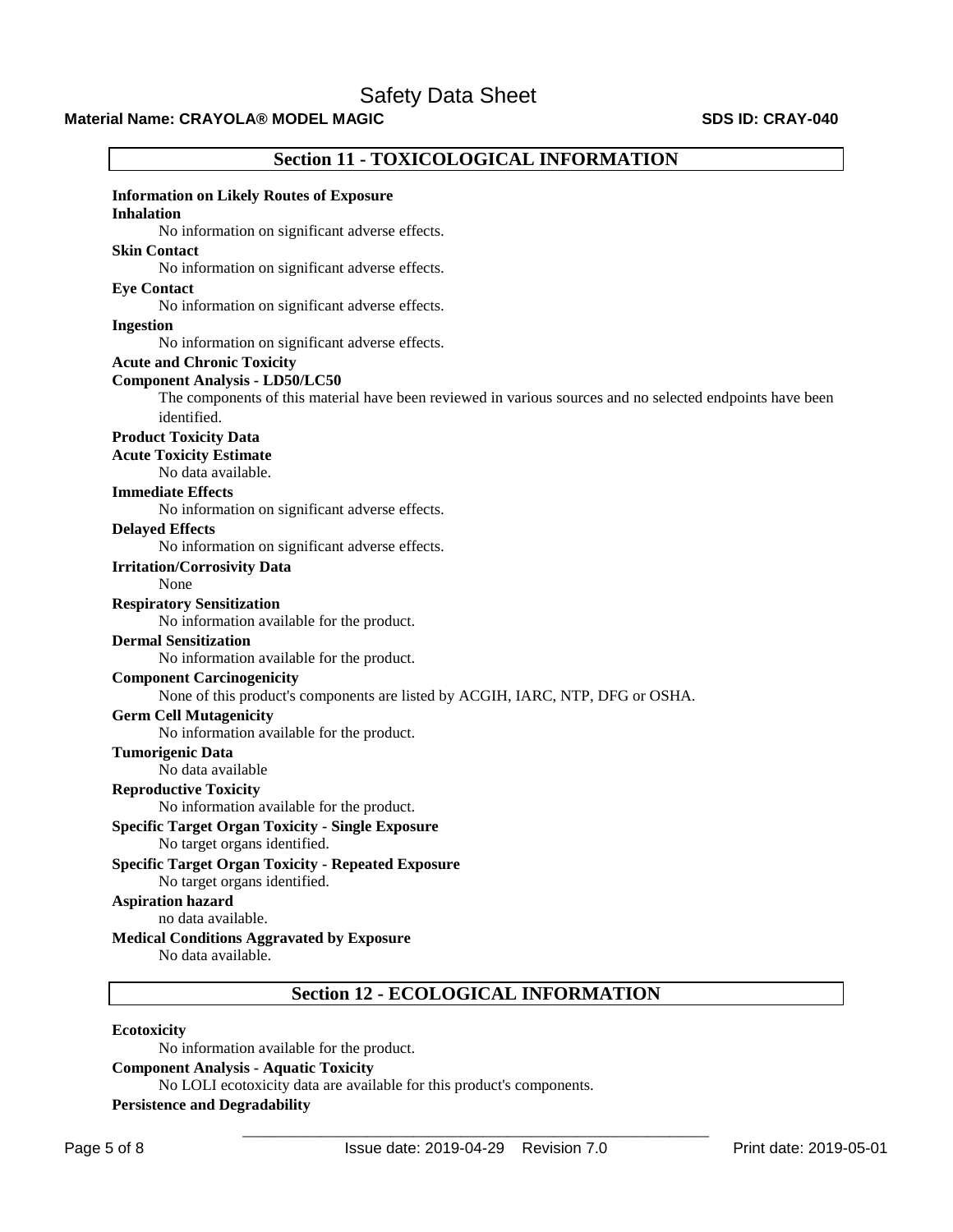# **Material Name: CRAYOLA® MODEL MAGIC SDS ID: CRAY-040**

No information available for the product.

#### **Bioaccumulative Potential**

No information available for the product.

### **Mobility**

No information available for the product.

# **Section 13 - DISPOSAL CONSIDERATIONS**

#### **Disposal Methods**

Dispose in accordance with all applicable federal, state/regional and local laws and regulations. Recycle if possible.

### **Component Waste Numbers**

The U.S. EPA has not published waste numbers for this product's components.

# **Section 14 - TRANSPORT INFORMATION**

### **US DOT Information:**

**Further information:** Not regulated as a hazardous material.

IATA Information:

**Further information:** Not regulated as dangerous goods.

ICAO Information:

**Further information:** Not regulated as dangerous goods.

IMDG Information:

**Further information:** Not regulated as dangerous goods.

#### **TDG Information:**

**Further information:** Not regulated as dangerous goods.

# **International Bulk Chemical Code**

This material does not contain any chemicals required by the IBC Code to be identified as dangerous chemicals in bulk.

# **Section 15 - REGULATORY INFORMATION**

#### **U.S. Federal Regulations**

None of this product's components are listed under SARA Sections 302/304 (40 CFR 355 Appendix A), SARA Section 313 (40 CFR 372.65), CERCLA (40 CFR 302.4), TSCA 12(b), or require an OSHA process safety plan.

# **SARA Section 311/312 (40 CFR 370 Subparts B and C) reporting categories**

No hazard categories applicable.

## **U.S. State Regulations**

None of this product's components are listed on the state lists from CA, MA, MN, NJ or PA.

### **California Safe Drinking Water and Toxic Enforcement Act (Proposition 65)**

Not listed under California Proposition 65.

### **Component Analysis - Inventory**

**Product has been certified as nontoxic by the Art & Creative Materials Institute, Inc. and conforms to ASM D 4236 standard practice for labeling art materials for acute and chronic adverse health hazards. (Not available)**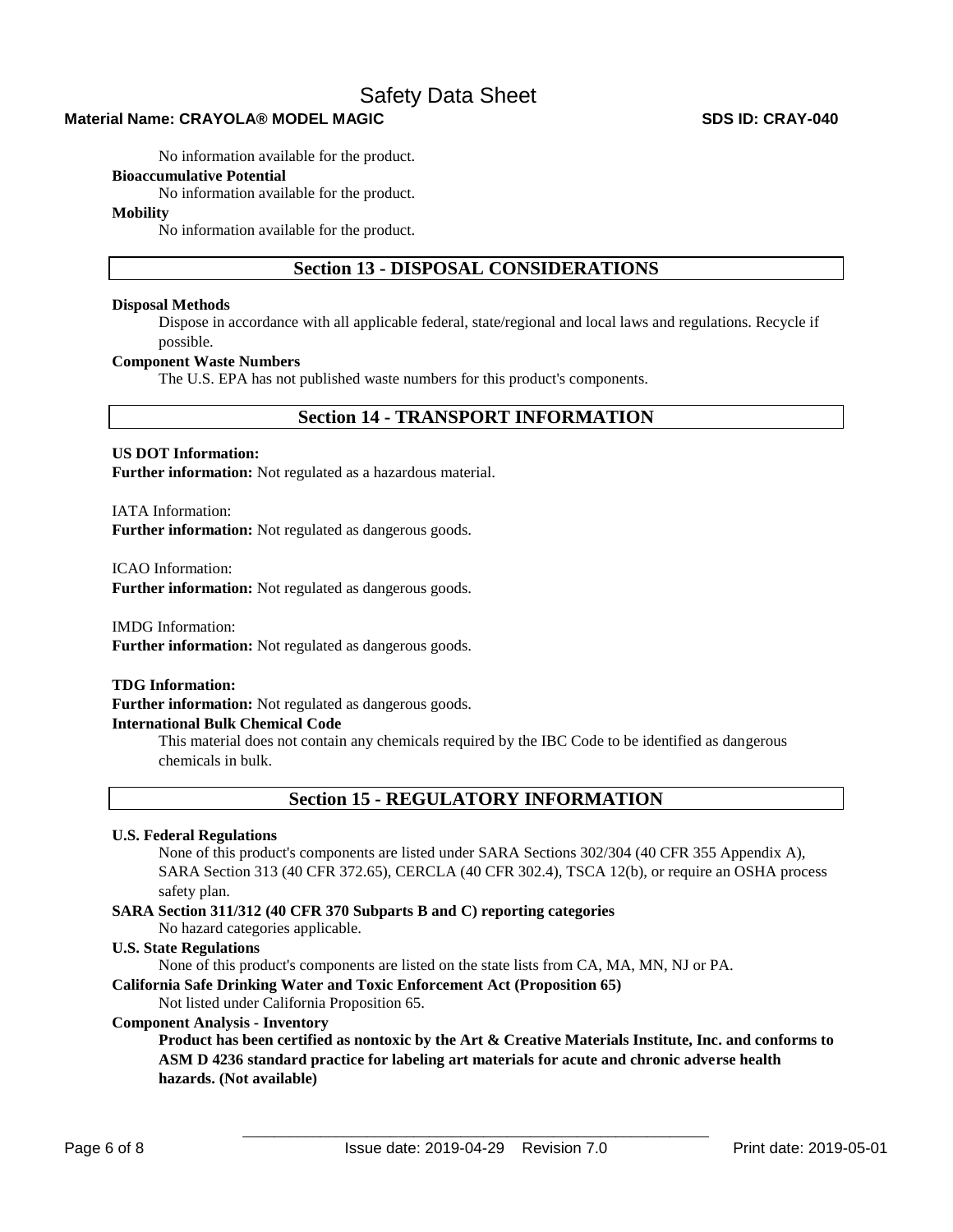# **Material Name: CRAYOLA® MODEL MAGIC SDS ID: CRAY-040**

|  |                                                                                                       |  |  |                | $\parallel$ US $\parallel$ CA $\parallel$ AU $\parallel$ CN $\parallel$ EU $\parallel$ JP - ENCS $\parallel$ JP - ISHL $\parallel$ KR KECI - Annex 1 $\parallel$ KR KECI - Annex 2 $\parallel$ |
|--|-------------------------------------------------------------------------------------------------------|--|--|----------------|------------------------------------------------------------------------------------------------------------------------------------------------------------------------------------------------|
|  | $\parallel$ No $\parallel$ No $\parallel$ No $\parallel$ No $\parallel$ No $\parallel$ No $\parallel$ |  |  | N <sub>0</sub> | l No                                                                                                                                                                                           |

| KR - REACH CCA    MX    NZ    PH    TH-TECI    TW    VN (Draft) |                                                             |  |                                              |  |
|-----------------------------------------------------------------|-------------------------------------------------------------|--|----------------------------------------------|--|
| ll No                                                           | $\parallel$ No $\parallel$ No $\parallel$ No $\parallel$ No |  | $\overline{N}$ $\overline{N}$ $\overline{N}$ |  |

#### **U.S. Inventory (TSCA)**

All of the components of this product are listed on the TSCA Inventory. All components of this product are listed on the DSL.

# **Section 16 - OTHER INFORMATION**

### **NFPA Ratings**

Health: 1 Fire: 1 Instability: 0 Hazard Scale:  $0 =$  Minimal  $1 =$  Slight  $2 =$  Moderate  $3 =$  Serious  $4 =$  Severe

#### **Summary of Changes**

04/29/2019 - Update to Section(s) 1.

#### **Revision date**

09/13/2018

### **Key / Legend**

ACGIH - American Conference of Governmental Industrial Hygienists; ADR - European Road Transport; AU - Australia; BOD - Biochemical Oxygen Demand; C - Celsius; CA - Canada; CA/MA/MN/NJ/PA - California/Massachusetts/Minnesota/New Jersey/Pennsylvania\*; CAS - Chemical Abstracts Service; CERCLA - Comprehensive Environmental Response, Compensation, and Liability Act; CFR - Code of Federal Regulations (US); CLP - Classification, Labelling, and Packaging; CN - China; CPR - Controlled Products Regulations; DFG - Deutsche Forschungsgemeinschaft; DOT - Department of Transportation; DSD - Dangerous Substance Directive; DSL - Domestic Substances List; EC – European Commission; EEC - European Economic Community; EIN - European Inventory of (Existing Commercial Chemical Substances); EINECS - European Inventory of Existing Commercial Chemical Substances; ENCS - Japan Existing and New Chemical Substance Inventory; EPA - Environmental Protection Agency; EU - European Union; F - Fahrenheit; F - Background (for Venezuela Biological Exposure Indices); IARC - International Agency for Research on Cancer; IATA - International Air Transport Association; ICAO - International Civil Aviation Organization; IDL - Ingredient Disclosure List; IDLH - Immediately Dangerous to Life and Health; IMDG - International Maritime Dangerous Goods; ISHL - Japan Industrial Safety and Health Law; IUCLID - International Uniform Chemical Information Database; JP - Japan; Kow - Octanol/water partition coefficient; KR KECI Annex 1 - Korea Existing Chemicals Inventory (KECI) / Korea Existing Chemicals List (KECL); KR KECI Annex 2 - Korea Existing Chemicals Inventory (KECI) / Korea Existing Chemicals List (KECL) , KR - Korea; LD50/LC50 - Lethal Dose/ Lethal Concentration; LEL - Lower Explosive Limit; LLV - Level Limit Value; LOLI - List Of LIsts™ - ChemADVISOR's Regulatory Database; MAK - Maximum Concentration Value in the Workplace; MEL - Maximum Exposure Limits; MX – Mexico; Ne-Non-specific; NFPA - National Fire Protection Agency; NIOSH - National Institute for Occupational Safety and Health; NJTSR - New Jersey Trade Secret Registry; Nq - Non-quantitative; NSL – Non-Domestic Substance List (Canada); NTP - National Toxicology Program; NZ - New Zealand; OSHA - Occupational Safety and Health Administration; PEL- Permissible Exposure Limit; PH - Philippines; RCRA - Resource Conservation and Recovery Act; REACH- Registration, Evaluation, Authorisation, and restriction of Chemicals; RID - European Rail Transport; SARA - Superfund Amendments and Reauthorization Act; Sc - Semi-quantitative; STEL - Short-term Exposure Limit; TCCA – Korea Toxic Chemicals Control Act; TDG - Transportation of Dangerous Goods; TLV - Threshold Limit Value; TSCA - Toxic Substances Control Act;